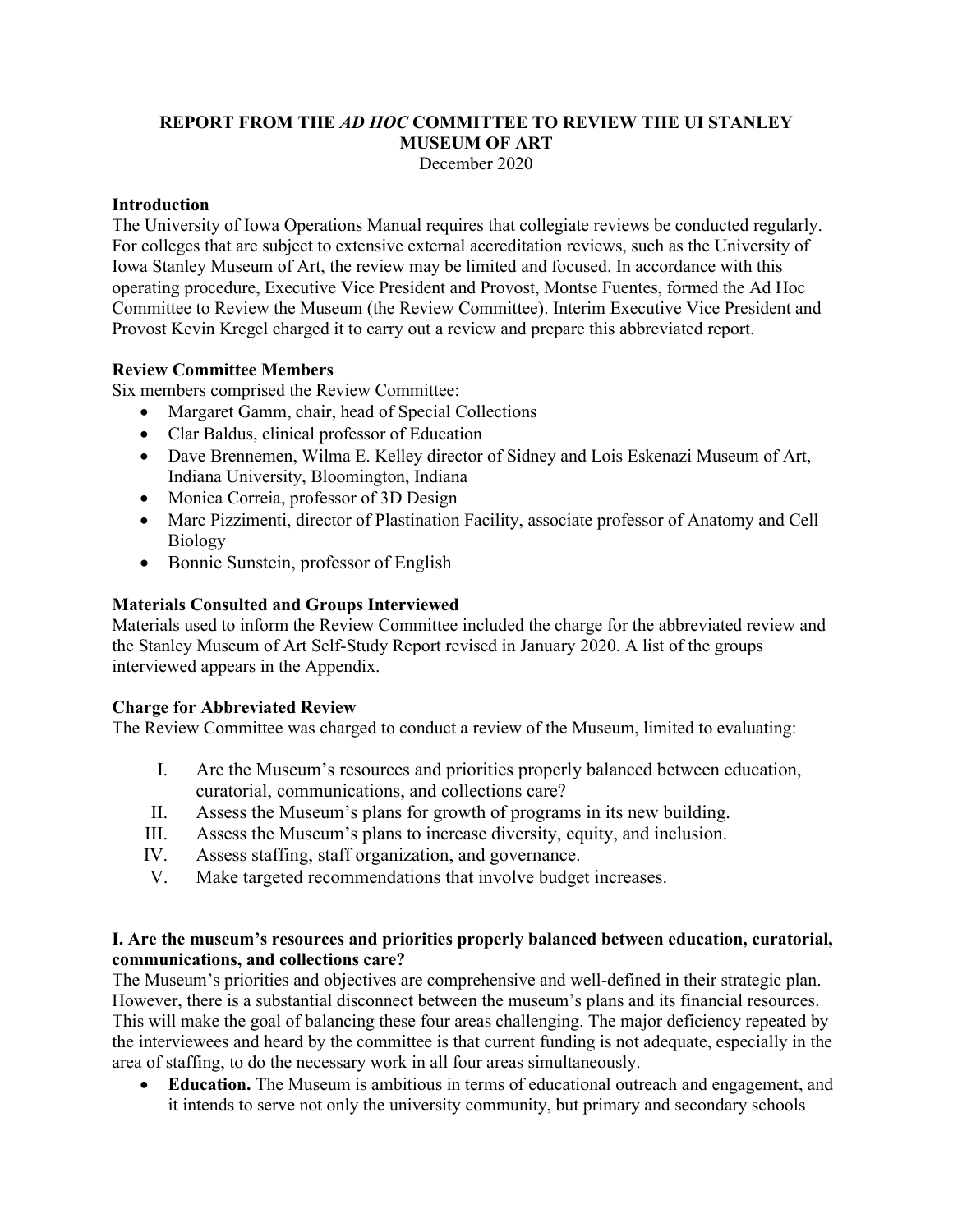throughout the state. However, given current staffing levels, it is not realistic to expect the museum to do both equally well. The Museum's digital presence should be enhanced to strengthen the Museum in a variety of ways (see below); and in the area of education, the Website should be improved as a tool for student success and outreach. Finally, the Museum has an ambitious goal of connecting all aspects of the university to its programs and activities, but its capacity in this regard are not clear. Inadequate staffing is the major concern.

- **Curatorial.** The museum's plans for programming and engagement are impressive, and under Director Lessing's leadership, the Museum has already proven itself to be a highly creative and collaborative partner. The Museum's website appears to be underdeveloped as a curatorial tool. For example, the Museum houses an impressive textile collection, but the website currently contains no information about this collection. The utility of the collection and its public profile would be enhanced by efforts to improve cataloguing and imaging of works in the collection in order to make them widely accessible through the Website. Adding more images of Museum holdings to the Iowa Digital Library would improve public and staff discoverability of the Museum's available resources; and improved communication and collaboration between the Museum and other campus units in this regard would create efficiencies and allow the museum and its sister departments to strengthen one another. The University has strong IT support, which should be assessed for untapped opportunities to strengthen the Museum's digital offerings and engagement tools.
- **Communications.** The Museum has done a good job in generating excitement about the new building, and creating awareness of the Museum's capital campaign has been a success, but it is not clear that the museum has the infrastructure and resources to capitalize on this current success. The museum needs help in building its digital infrastructure, increasing awareness, and enhancing connectivity through digital educational initiatives and collections sharing (see above).
- **Collections care,** and the staffing and physical infrastructure to properly store and conserve the collection is significantly lacking, and should be addressed as a high priority, especially considering the importance of the collection. Again, inadequate staffing devoted to this area is a major issue, but there are also concerns about the adequacy of current housing to meet the Museum's long-term needs. It would be advantageous to create a position for a Collections Care Specialist once the collection is in its permanent home(s), as well as storage and long-term plans for collection growth.

#### **II. Assess the museum's plans for growth of programs in its new building.**

The Museum has excellent and well conceived plans for the new building's grand opening. It lauched an exciting and so-far fruitful capital campaign, and has forward-thinking and innovative plans for forging new partnerships, stengthening existing ones, and accruing audiences. Again, the major issue is that human and financial resources are currently inadequate to sustain the Museum's tremendous growth and ambitious plans for the future. The Museum staff conducted a thorough self-study and crafted an aspirational strategic plan. Given the current lack of resources, it will be critical, at minimum, for the Museum to prioritize its post-opening objectives and have support from the University's administration. For example, if the museum is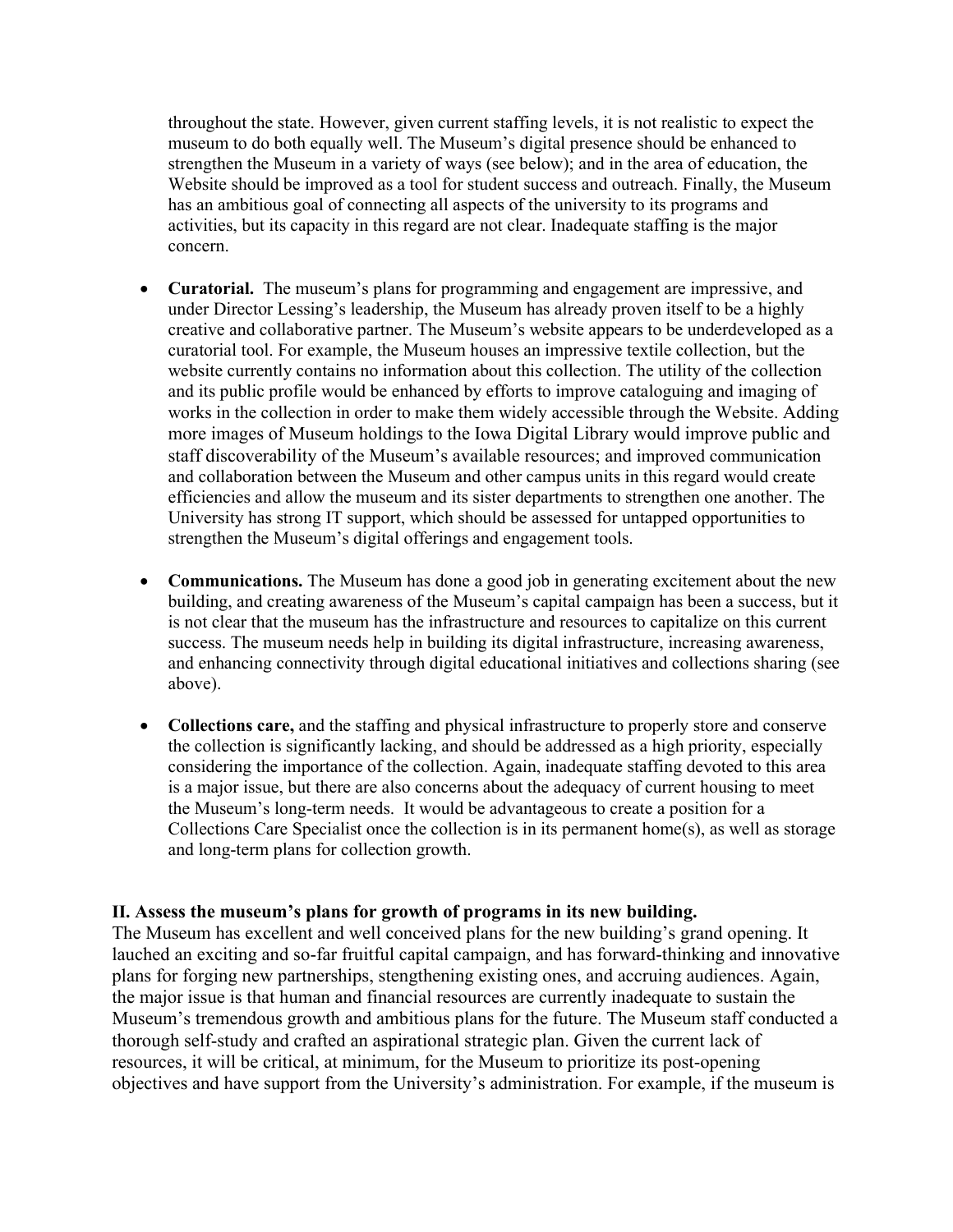forced to choose, who will the Museum privilege: the state or the campus? Ideally, the museum should serve both, but given the present circumstances it will not be able do both effectively.

Many units at the University have shown great interest in partnering with the Museum at both operational and project levels. A concrete plan for interdepartmental partnerships would likely bring exciting and grantable results, as in the case of the successful recent IMLS CARES Act Grant. Within the campus arts community, connections need to be strengthened and cohesiveness between units needs to be promoted. For example, the relationship between the Museum and the School of Art and Art History needs to be purposefully rebuilt and strengthened, as this connection was disrupted by the flood. Also, both the Collections Coalition and the Galleries, Libraries, Archives and Museums (GLAM) Panel, which support partnerships between the Museum and other campus or nearby GLAM institutions, are semi-informal groups; with more formalized support from the Provost and VPR, participants in these groups could more easily collaborate or support one another. A shared cataloguing system between the Museum and other campus units would also be advantageous. Campus GLAM units currently cannot see the entirety of other collections, risking redundant expenditure, and instructors are unable to fully realize how students may best be served by "mixing" collections.

Finally, the Museum needs to modernize its IT infrastructure and digital presence. It needs to make a clear plan for its virtual/electronic resources. Since IT is a shared University service, it is advisable to find out what support can be expected to come from the University and at what cost, or where partnerships can be sought out, such as with the Libraries' Preservation department or the Digital Scholarship and Publishing Studio. Scenarios like this must be sought out but expenditures associated with them examined. In particular, the IT costs for the new building should be assessed.

The Museum's operating budget is the smallest of the Big Ten university art museums. This is understandable given that it is currently operating as a museum without a building. However, if the museum operates post opening with its current operating budget and at existing staffing levels, the needs of running the new building will limit the performance of key programs and activities by necessarily displacing the museum's resources. Growth and sustainability of the museum's operating budget should be a key concern and will become a problem if the Museum does not work with the University to identify sufficient ongoing financial support, especially "hard money," to support enhanced staffing and building operations.

#### **III. Assess the Museum's plans to increase diversity, equity, and inclusion (DEI)**

The Museum's strategic plan to increase diversity, equity, and inclusion is principally focused on the program, collections, and activities of the musuem. In that regard, the Musuem has identified many thoughtful ways to increase engagement and access. In other areas, such as staffing and audience, it is not clear how the Musuem plans to move the dial in DEI. It would be useful to find ways to measure progress in these areas. DEI principles should be defined and target metrics set to assess adherence to these principles. For example, metrics can track staff composition, student instruction composition, event and gallery attendance (i.e., what it currently is and what it should be). A metric could also measure the pecentage diversity compared to state demographic profile. These numbers would allow internal tracking and measurement of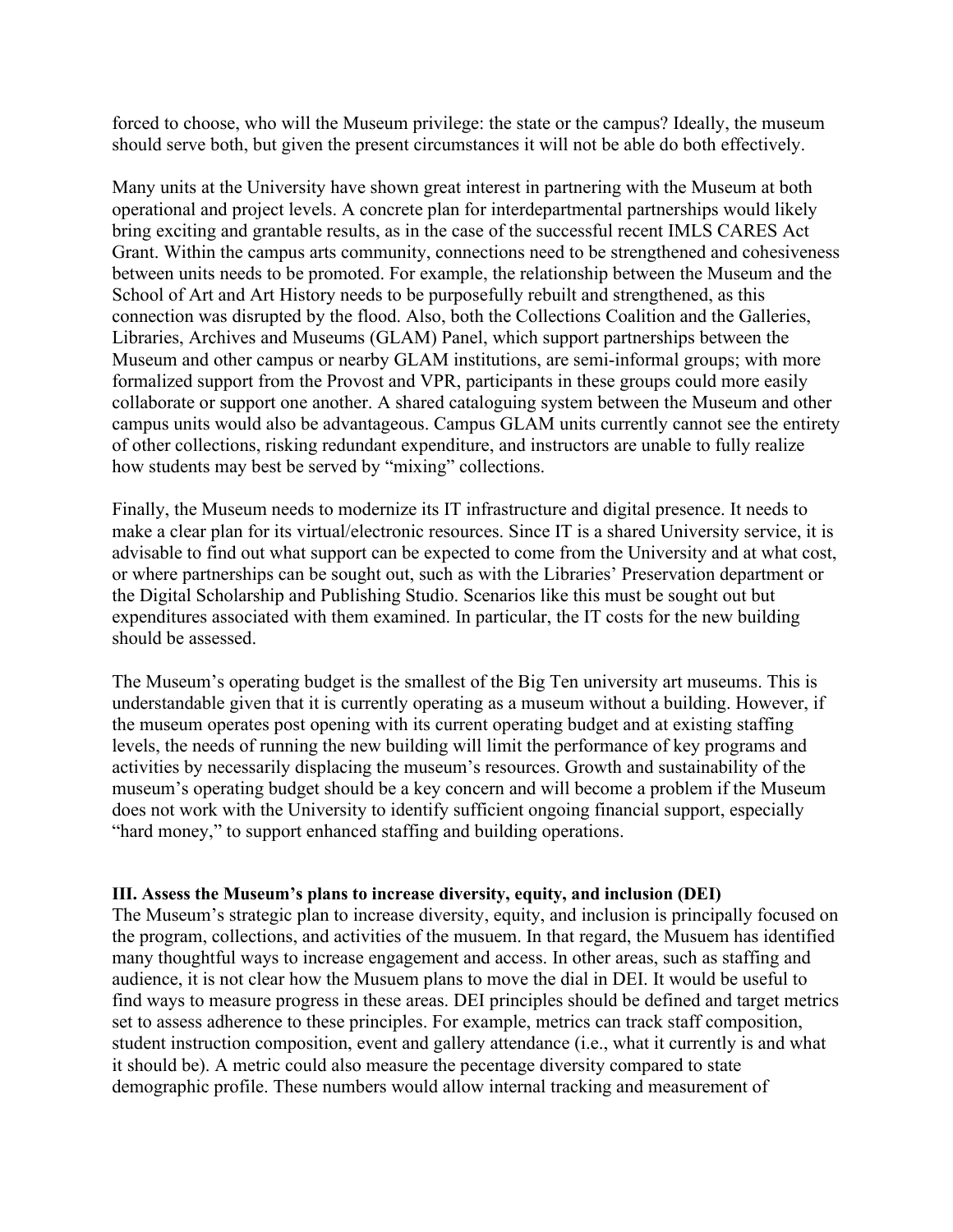progress, metrics that are attractive for funding agencies because they can readily report on deliverables.

It is important to recognize that Iowa has unique aspects of DEI shaped by the state's large rural population, who may not have ready access to the Museum. Outreach to rural communities will look different from outreach at other museums and so will have its own challenges. These demographics must be considered not only in programming, but also in how the museum engages its community with its collections. It is critical to assess ways to engage these audiences and let them know why we have what we have. For this the Museum must generate narratives designed to engage new audiences and strengthen connections with existing audiences. The Museum will be greatly assisted in this regard through its impressive collection of African art as well as strong holdings of work by the famed 20<sup>th</sup> Century Mexican/African American artist, Elizabeth Catlett, as one of its first MFA graduates. The Museum also plans to foreground the difficult histories of some of the works in its African, Central, and South American Art collections in order to exemplify important DEI principles of self-awareness and transparancy.

#### **IV. Assess staffing, staff organization, and governance**

**Staffing.** The senior leadership of the museum is very well trained and highly competent. However, as outlined above, staffing is a major challenge. Current staff is already feeling pulled in too many different directions, and there is a great deal of anxiety about the additional work of operating a new building and activating the collections. Like many comparable institutions, the Museum has also been challenged in diversifying its staff. Planning for the future, the museum should consider how the student pool can be a resource for diversity. By increasing student input the Museum could also enhance student success, a fundamental goal of the University of Iowa.

**Governance.** The professional senior leadership of the museum is viewed as a definite strength, especially the director, Lauren Lessing, who has demonstrated exceptional vision and a highy collaborative spirit. The strategic plan also addresses the need to increase patron support for the museum by enhancing the Museum's advisory board. Support and understanding from the University's administration, especially the Provost's office, will be key to the museum's success.

### **VI. Targeted recommendations that involve budget increases**

The Museum should develop a plan for budget increases that prioritize the physical opening of the new museum and key new hires. These should include, but are not limited to the following:

*New hire for manager of operations* for the new museum. The opening of the new building will present a host of new operational activities from management and coordination of museum security to special events to visitor services. Current staffing and job descriptions do not account for these responsibilities. This position would ensure that the opening runs smoothly and that the operation of the Museum's new facilities are sustained going forward.

*New staff for collections care* is needed to properly care for works of art and to ensure that the collections are accessible for teaching. These include additional staff in registration, collections management, and art handling. For example, galleries will need to be changed periodically for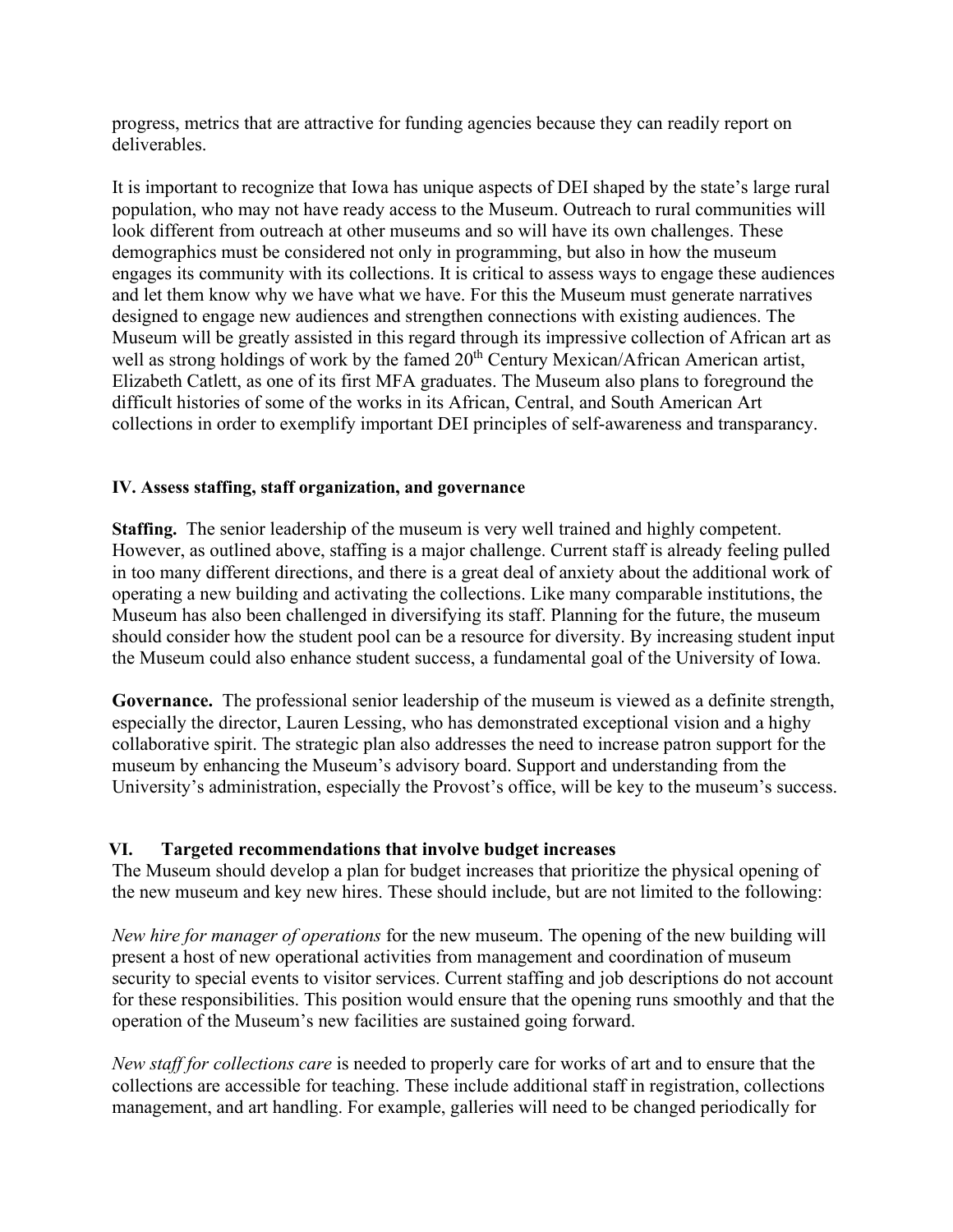special exhibitions and works of art will need to be transported to new classroom spaces and then returned to storage. This will simply require more dedicated members of staff than the Museum currently possesses.

It is important that the Museum conduct an assessment of shared services and other resources to see how it could benefit more substantially from existing University resources than it currently does. We have already noted University IT. University communications presents another area of potential support. The Museum should work more closely with the Center for Advancement to assess its operational needs moving forward, and to ensure that the University's fundraisers are able to effectively address the Museum's short-term, mid-term, and long-term needs.

It should be noted that currently, funds spent annually to acquire new works of art appear as part of operating budget. *Collections assets should be accounted for separately from the operating budget.* This should be clarified in operational documentation in order to avoid external confusion about the Museum's assets.

#### **Recommendations from the committee**

The Museum has a strong, innovative, and inclusive program with a strong willingness to partner, collaborate, and engage. The director, Lauren Lessing, is an enormous strength. Lauren has shaped her team to be lean and effective, and makes the most of the funding the Museum has. The staff, overall, is small but highly competent. The museum has a great collection too, which provides a great foundation to build on. Now, it will also have a great building that will make it one of the gems in the crown of the University of Iowa's cultural assets.

Plans for the new Museum building's opening have been carefully crafted, but there is concern that too much focus is being placed on intial activation, with too little concern for sustaining momentum. A plan for the future is essential. For example, given the staffing shortage, the Museum must be careful not to let the building opening (a short-lived event) overshadow longterm event and collections care planning. Education outreach, in particular, merits attention.

With the opening of the new building, the work to be done exceeds what the current staff can do: New staff must be enlisted. Going forward for the new building, a challenge will be funding positions in support of collections care and infrastructure. This must be addressed soon and made sustainable, without reliance on soft money. A manager of operations position for the building is an essential new hire, as is a new hire exclusively devoted to taking care of the invaluable and ever growing collection. Working in partnership with the University administration and the Center for Advancement, the Museum needs to develop and implement a plan to substantially grow its operating revenues.